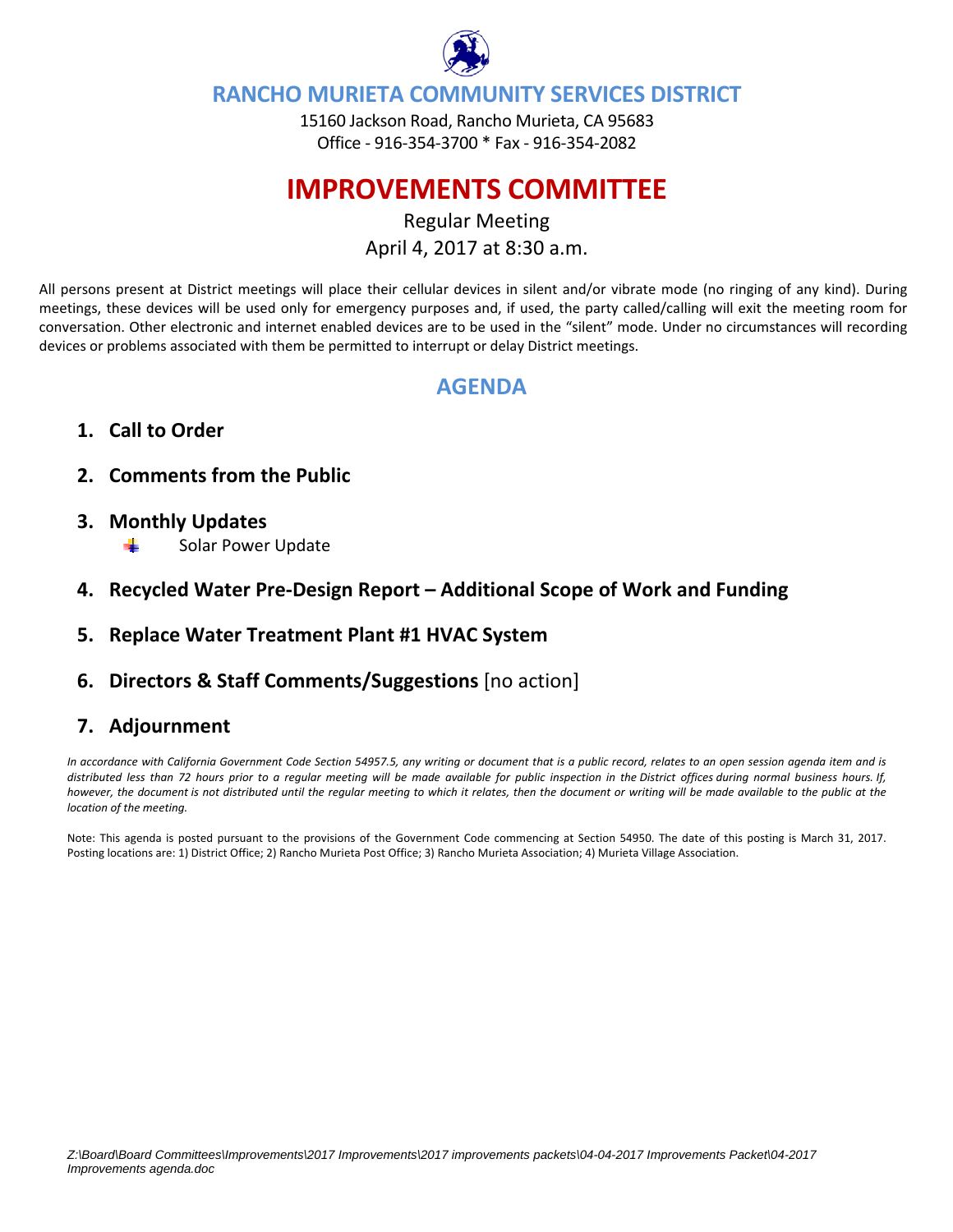## **MEMORANDUM**

Date: March 31, 2017 To: Improvements Committee From: Paul Siebensohn, Director of Field Operations Subject: Receive and Consider Updates \_\_\_\_\_\_\_\_\_\_\_\_\_\_\_\_\_\_\_\_\_\_\_\_\_\_\_\_\_\_\_\_\_\_\_\_\_\_\_\_\_\_\_\_\_\_\_\_\_\_\_\_\_\_\_\_\_\_\_\_\_\_\_\_\_\_\_\_\_\_\_\_\_\_\_\_\_\_\_\_\_\_\_\_\_\_\_\_\_\_

#### **SOLAR POWER INSTALLATIONS**

#### **Wastewater Treatment Plant Site**

This past Monday, Solar City had the wastewater plant solar connections inspected to receive approval to proceed with SMUD to get the power switchover scheduled. Once the switchover is done, Solar City will conduct a power check on their panels and then activate them if everything checks out. The system should become active by the end of May 2017.

#### **Water Treatment Plant Site**

Nothing new to report.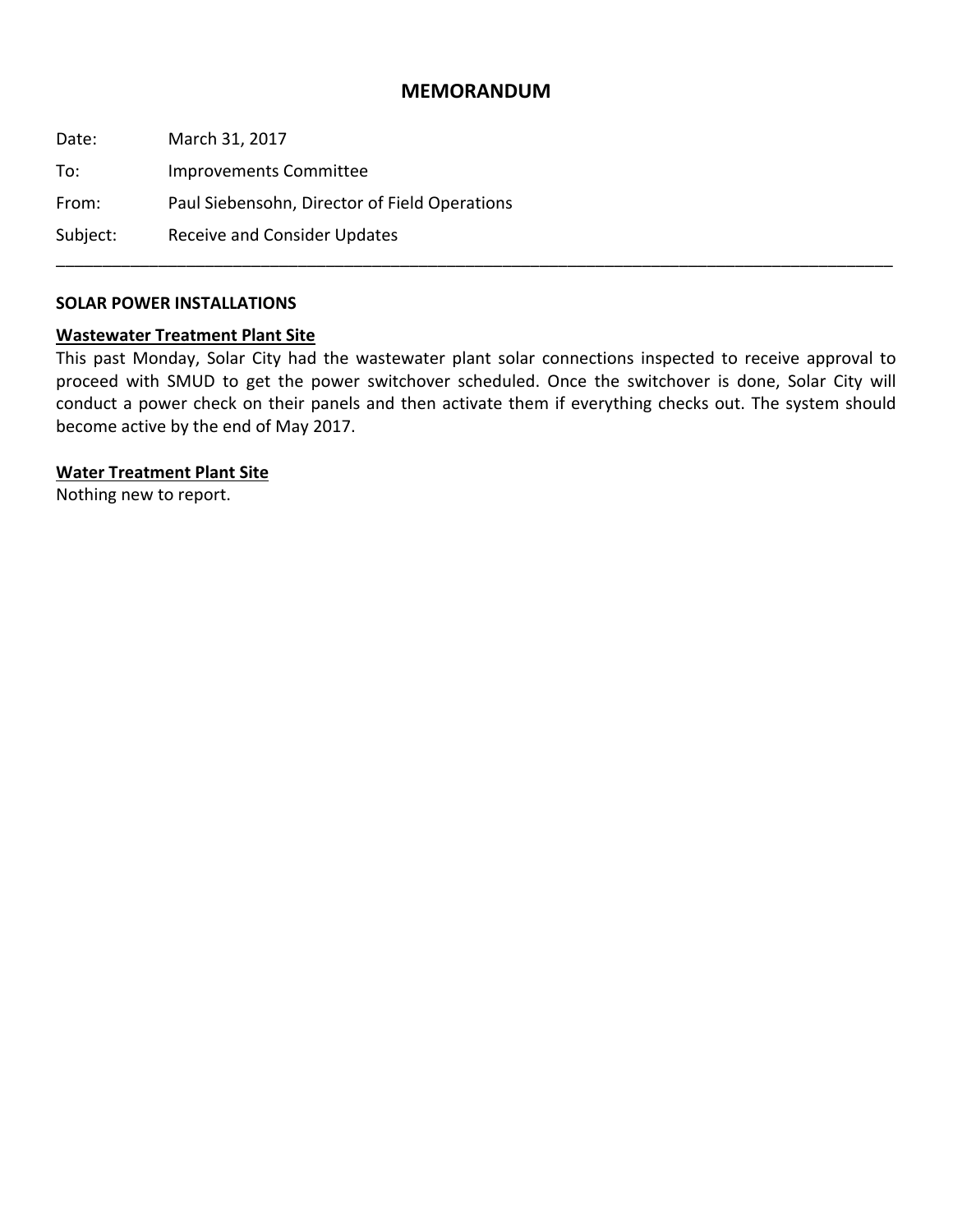# **MEMORANDUM**

| Date:    | April 3, 2017                                                           |
|----------|-------------------------------------------------------------------------|
| To:      | Board of Directors                                                      |
| From:    | Paul Siebensohn, Director of Field Operations                           |
| Subject: | Recycled Water Pre-Design Report – Additional Scope of Work and Funding |

#### **RECOMMENDED ACTION**

Approve Amendment No.1 to the Recycled Water Program Preliminary Design Report in an amount of \$6,600 to Kennedy Jenks Consultants Inc., funding to come from Water Augmentation Reserves.

### **DISCUSSION**

Per direction of the Board to provide more detail as a result of the January 30, 2017 Special Board Meeting to discuss the Recycled Water Pre‐design Report (PDR), Kevin Kennedy was provided a list of items and a proposal to address them. At last month's Improvements Committee Meeting, it was discussed that some of the items were part of the original scope and for Kevin Kennedy, Kennedy Jenks, to limit the revisions to just a few additional items to be addressed.

The revised proposal attached outlines Kevin Kennedy's time and efforts to complete the tasks as noted in the table in Amendment 1. The Amendment Proposal from Kennedy Jenks is attached.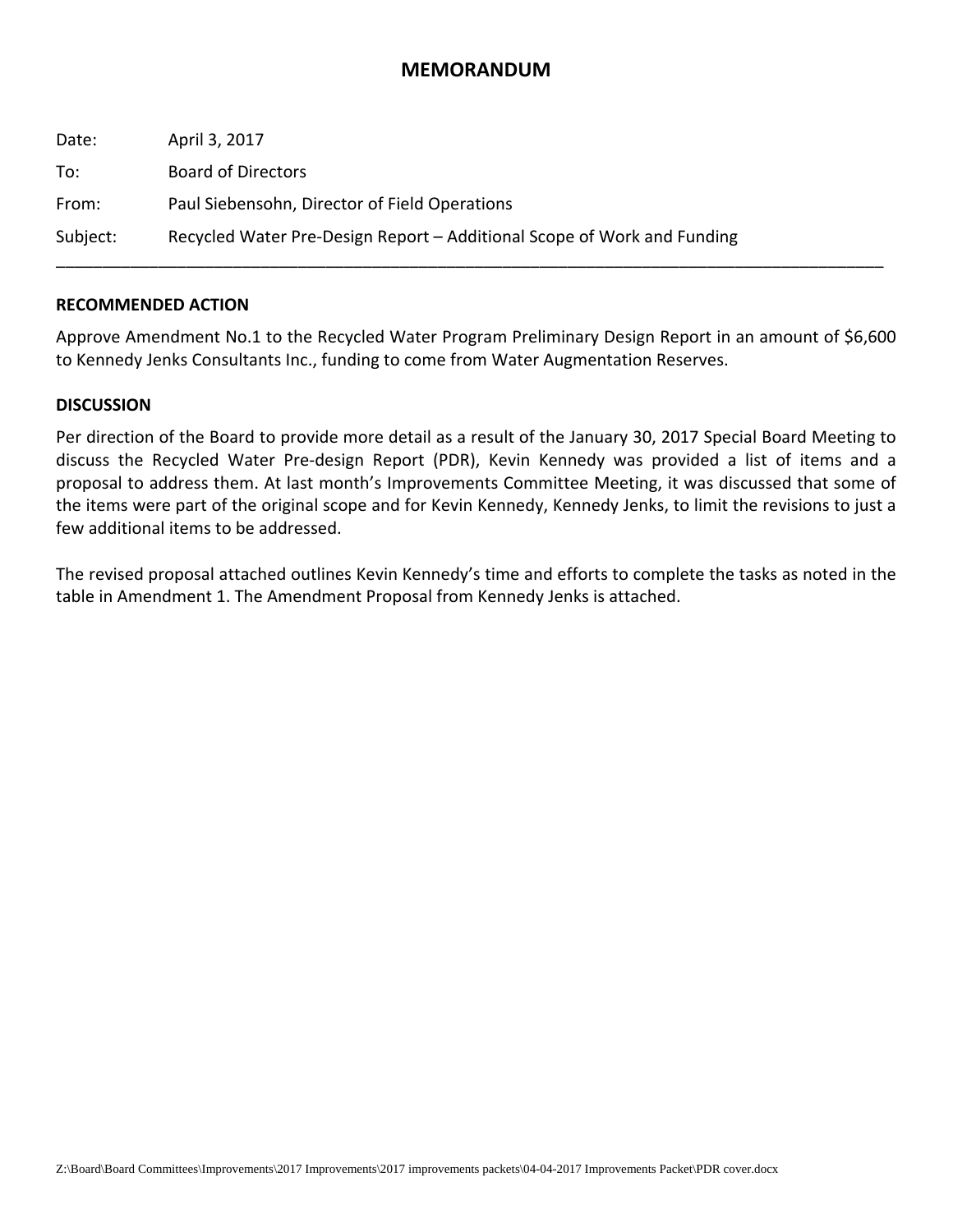**Kennedy/Jenks Consultants** 

**Engineers & Scientists** 

10850 Gold Center Drive, Suite 350 Rancho Cordova, CA 95670 916.852.2700 FAX 916.858.2754

24 March 2017

Darlene J. Thiel , General Manager Rancho Murieta Community Services District 15160 Jackson Road P.O. Box 1050 Rancho Murieta, CA 95683

# **Subject: Amendment No. 1 Recycled Water Program Preliminary Design Report**

Dear Ms. Thiel:

Thank you, and the Board of Directors, for the dialogue and comments received during the recycled water workshop as well as Improvements Committee follow up discussions on February 2 and March 7, 2017. Table 1 reflects our understanding of the comments received during the workshop and follow up Improvements Committee along with the comments the District would like Kennedy/Jenks to address. Altogether we have listed 21 comments and have categorized each according to the anticipated level of effort. The table, comments and anticipated level of effort were discussed with the Improvements Committee on February 2 and March 7, 2017. As indicated in Table 1, we will be addressing 8 of the comments. Altogether, the level of effort is estimated to be 30 hours or \$6,600 (at my rate of \$220 per hour). We are asking that the project budget be increased by this amount to finalize the PDR.

- **Minor Level of Effort:** Shown in Column 1 of Table 1. No additional budget required. Limited to a comment pertaining to correcting two inaccurate reuse areas (correct decimal place). We also emphasized the need for Phase 2 condition assessment in the workshop; this is not currently emphasized in the Preliminary Design Report (PDR). We will be making sure these two reports are consistent and the workshop presentation recommendations are clear in the PDR. We will also reference and incorporate the workshop presentation into the PDR in the appendix along with this letter.
- **Low to Moderate Level of Effort:** Shown in Column 2. Reflects estimate total of 5 hours of additional work or \$1,100 of additional budget.
- **Highest Level of Effort:** Shown in Column 3. Reflects estimate total of 25 hours of additional work or \$5,500 of additional budget.
- **Other Comments:** Likely reflects future items, not to be incorporated into the PDR at this time.

As we have discussed in the past, the primary objective of the PDR is to establish program and phase budgets. Comments to be addressed are not anticipated to change or impact costs. In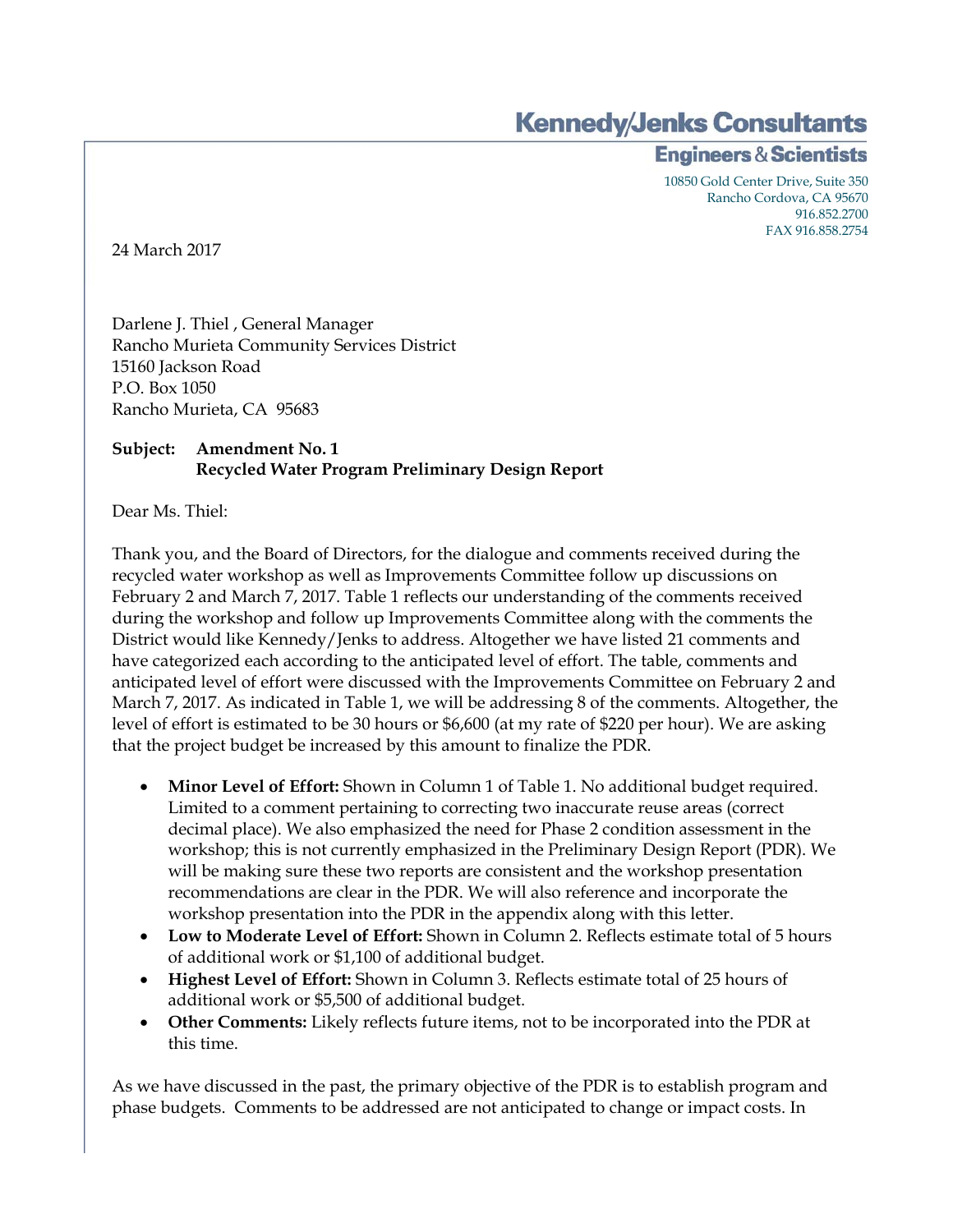Darlene J. Thiel Rancho Murieta Community Services District 24 March 2017 Page 2

addition, as we discussed at the last Improvements Committee, we will address the comments described in Table 1, then submit the final PDR in electronic format (MS Word and pdf format). A follow up workshop, review and/or comments are anticipated.

Thank you and the District for allowing Kennedy/Jenks the opportunity to continue to support the District with implementation of the Recycled Water Program. If you have any questions or desire any additional information, please feel free to contact Kevin Kennedy at (916) 858-2740 (office) or (530) 363-8800 (cell).

Very truly yours,

### **AUTHORIZATION:**

KENNEDY/JENKS CONSULTANTS, INC.

Kuin Burnedy

Kevin A. Kennedy, P.E. Principle, Senior Project Manager

Attachment: Table 1

RANCHO MURIETA COMMUNITY SERVICES DISTRICT

By: \_\_\_\_\_\_\_\_\_\_\_\_\_\_\_\_\_\_\_\_\_\_\_\_\_\_\_

(Signature)

Darlene J. Thiel (Print Name)

Title: General Manager

Date: \_\_\_\_\_\_\_\_\_\_\_\_\_\_\_\_\_\_\_\_\_\_\_\_\_\_\_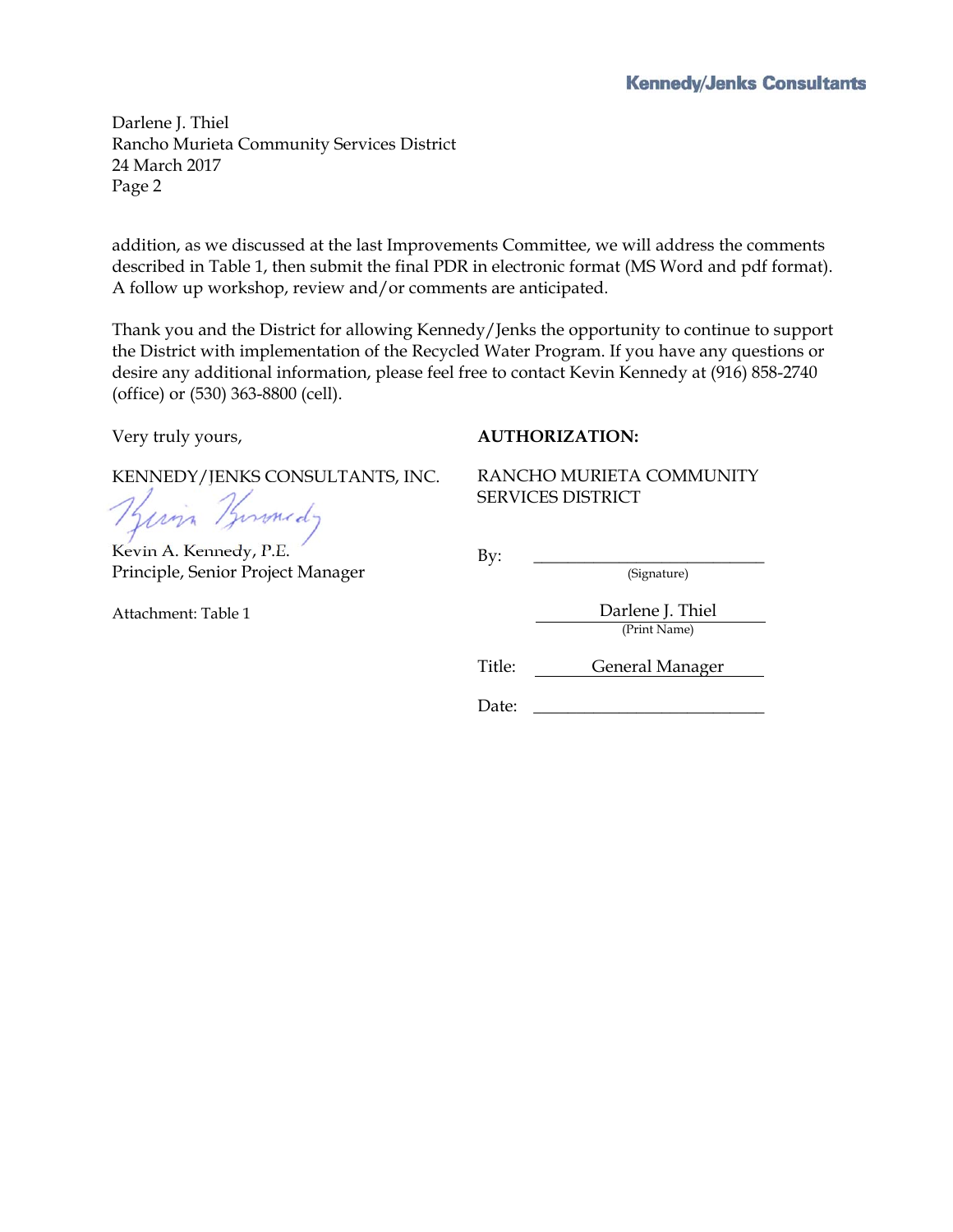Table 1. Summary of Workshop Comments and Comments to Be Addressed In Final Recycled Water Program Preliminary Design Report

| <b>Row and Column</b> | $\mathbf{1}$            | $\overline{2}$             | $\overline{\mathbf{3}}$         | 4                                      |
|-----------------------|-------------------------|----------------------------|---------------------------------|----------------------------------------|
| <b>Numbers</b>        |                         |                            |                                 |                                        |
| A                     | <b>Minor</b>            | Low to Moderate Effort     | <b>High Level of Effort</b>     | <b>Other Comments</b>                  |
| B (total)             | 0 Hours                 | <b>Limited to 5 hours</b>  | <b>Limited to 25 hours</b>      |                                        |
| C                     | Decimal points for at   | Compare costs to Title XVI | Illustrate potential Bass Lake  | Open dialogue with other               |
|                       | least 2 reuse areas are | Report (2 hours). Limit to | tank location envelope and      | responsible parties:                   |
|                       | incorrect in summary    | reference to Title XVI     | incorporate into PDR (6         | $\bullet$ RMA                          |
|                       | table.                  | Report.                    | hours, AutoCAD)                 | • Developers                           |
|                       |                         |                            |                                 | Future system managers                 |
| D                     |                         | Develop demand factor      | Attach and incorporate water    | Consider adding other phases:          |
|                       |                         | summary in tabular         | balance to show month by        | • Phase 1 A (to Lookout Hill)          |
|                       |                         | format, incorporate into   | month time of use recycled      | • Serve VV instead of Villages         |
|                       |                         | final PDR (2 hours)        | water demand and                | A, B and C in response to              |
|                       |                         |                            | production characteristics.     | reduced RW production                  |
|                       |                         |                            | Limited to one (1) scenario     | after Phase 1                          |
|                       |                         |                            | (Buildout). Also used to        |                                        |
|                       |                         |                            | answer whether WWRP             |                                        |
|                       |                         |                            | operation periods will be       |                                        |
|                       |                         |                            | changed. (8 hours).             |                                        |
| E                     |                         | Describe Van Vleck         | Briefly describe health         | <b>Upload Recycled Water Standards</b> |
|                       |                         | sprayfield operation (3    | concerns of AC pipe and         | onto the RMCSD website as              |
|                       |                         | hours)                     | potential need to run parallel  | separate document                      |
|                       |                         |                            | pipeline instead of             |                                        |
|                       |                         |                            | rehabilitation. Develop and     |                                        |
|                       |                         |                            | incorporate costs for           |                                        |
|                       |                         |                            | installation of separate        |                                        |
|                       |                         |                            | pipeline from WWRP to           |                                        |
|                       |                         |                            | Villages A, B and C. May end    |                                        |
|                       |                         |                            | after Retreats; incorporate     |                                        |
|                       |                         |                            | ramifications into PDR. Can     |                                        |
|                       |                         |                            | result in multiple scenarios (8 |                                        |
|                       |                         |                            | 2 hours)                        |                                        |
| F                     |                         | Include/refer to/list APNs | Revise development plans to     | Ramifications and changes to other     |
|                       |                         | (2 hours).                 | reflect latest numbers (825     | historical documents:                  |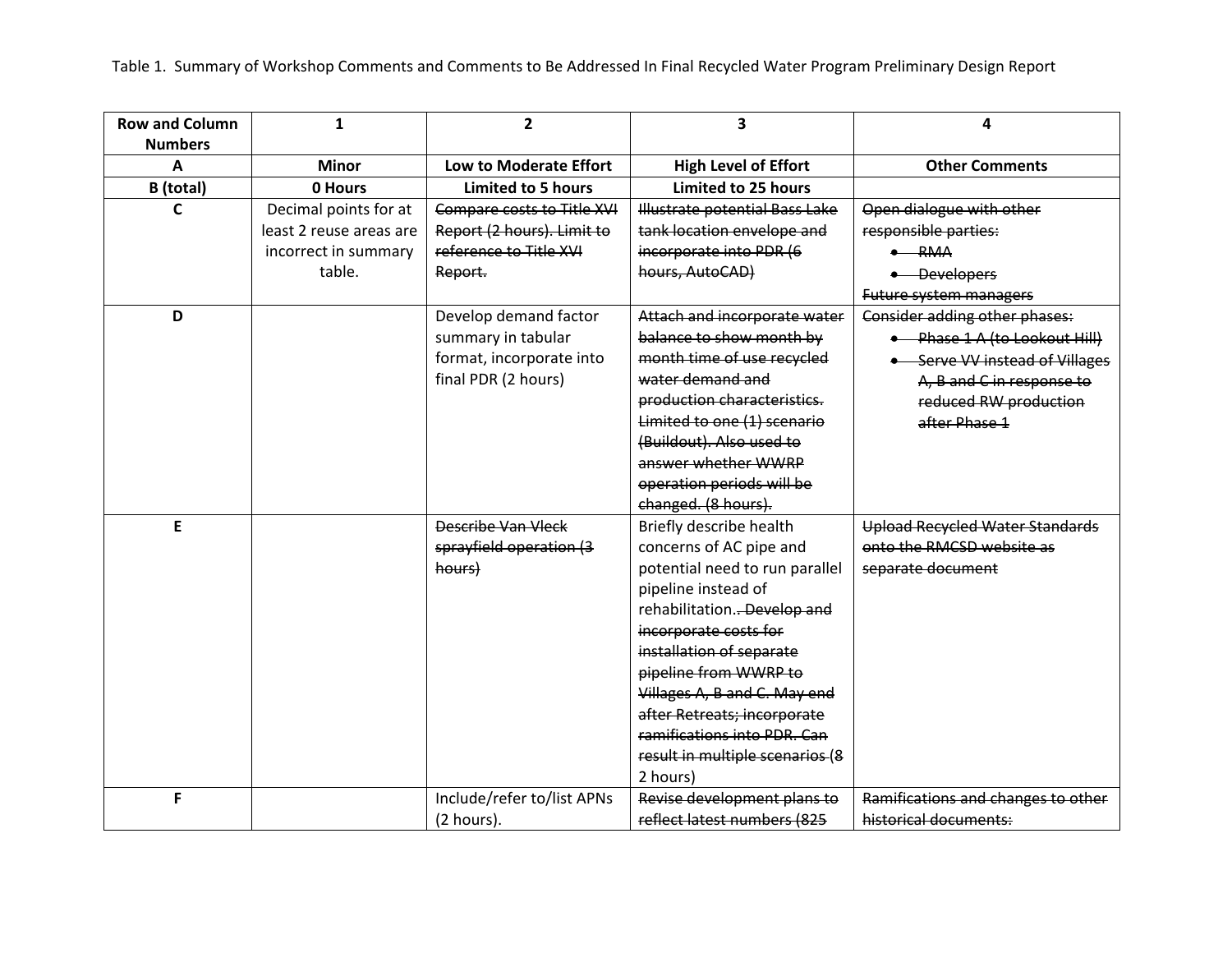|   |                             | goes down to 798 ESFUs) (8        | • Chapter 17 - in law flats |
|---|-----------------------------|-----------------------------------|-----------------------------|
|   |                             | hours)                            | $-WDR$                      |
| G | Add description as to why   | Describe and leverage             |                             |
|   | Riverview and Lakeview      | average demands and               |                             |
|   | not added. (2 1 hour)       | bracket potential production      |                             |
|   |                             | and future improvement            |                             |
|   |                             | ramifications (reduced            |                             |
|   |                             | system layout for average         |                             |
|   |                             | perhaps). Incorporate             |                             |
|   |                             | potential for higher and          |                             |
|   |                             | lower golf course demands as      |                             |
|   |                             | well. (8-12 hours)                |                             |
| H | Verify then describe that   | Comparison of revised VV          |                             |
|   | from administrative side.   | sprayfield alternative to PDR     |                             |
|   | Villages G, H and I may be  | plan. Represents potential        |                             |
|   | preferred compared to       | future off-ramp to Villages A,    |                             |
|   | Villages A, B and C due to  | <b>B</b> and C (8-12 hours)       |                             |
|   | large lot size (2 hours)    |                                   |                             |
|   | Describe concerns           | Reference and compare 210         |                             |
|   | regarding recycled water    | gpd/ESFU wastewater /             |                             |
|   | tank spillage and potential | recycled water production         |                             |
|   | surface water discharges,   | standard to historic data.        |                             |
|   | ramifications to tank       | Recommend additional value        |                             |
|   | siting. (3 hours)           | if significantly different. Track |                             |
|   |                             | and describe values and           |                             |
|   |                             | ramifications with application    |                             |
|   |                             | of different value. Describe      |                             |
|   |                             | whether there is a significant    |                             |
|   |                             | impact with respect to costs      |                             |
|   |                             | (8 hours)                         |                             |
| J |                             | Describe base scenario with       |                             |
|   |                             | respect to Disinfection           |                             |
|   |                             | <b>Contact Basin, Recycled</b>    |                             |
|   |                             | Water Pump Station, and           |                             |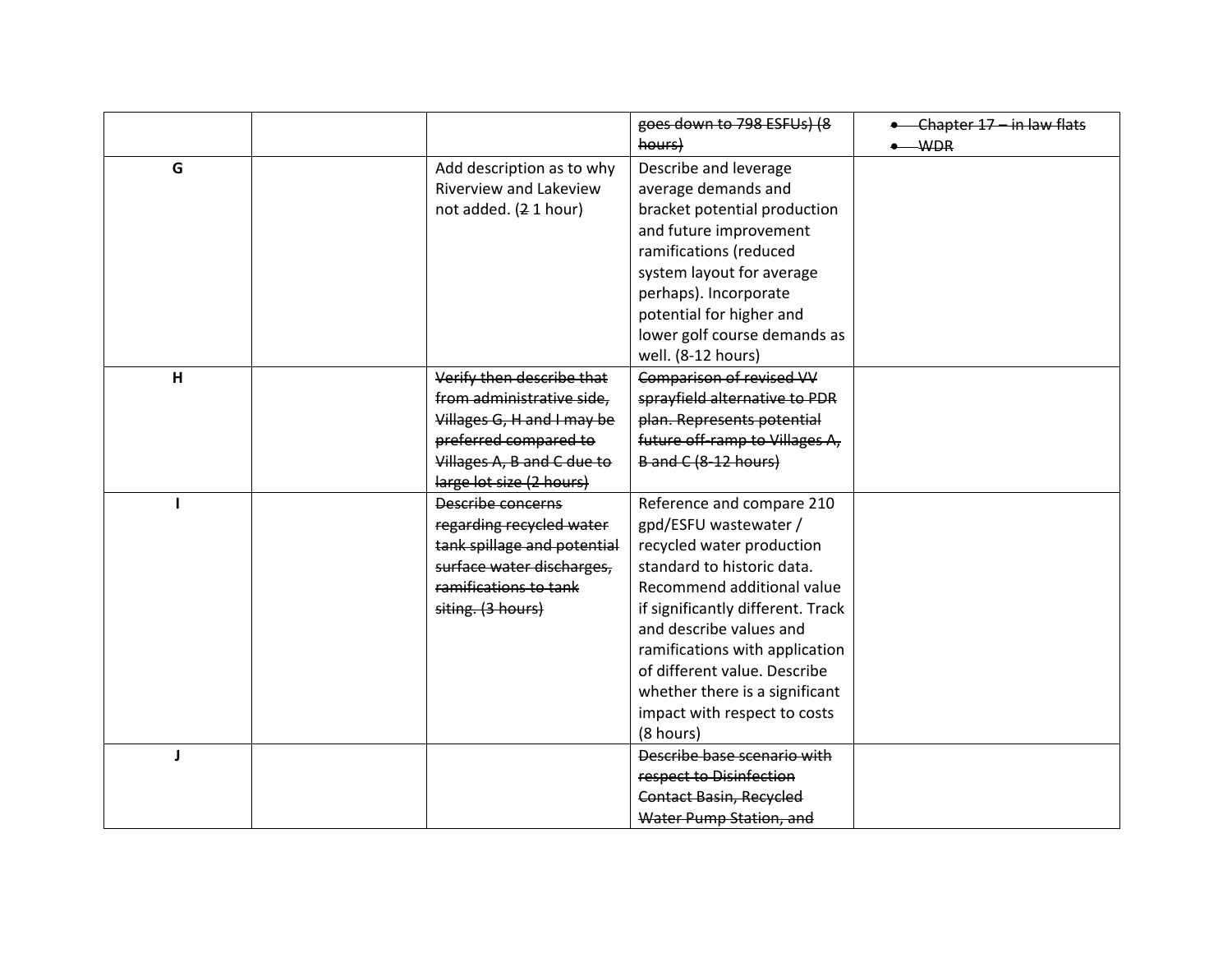|  | Seasonal Storage along with   |  |
|--|-------------------------------|--|
|  | different scenarios (8 hours) |  |
|  | Briefly discuss potential for |  |
|  | increasing storage beyond 40  |  |
|  | AF and qualify cost/benefit   |  |
|  | ramifications (stormwater) (3 |  |
|  | 6 hours)                      |  |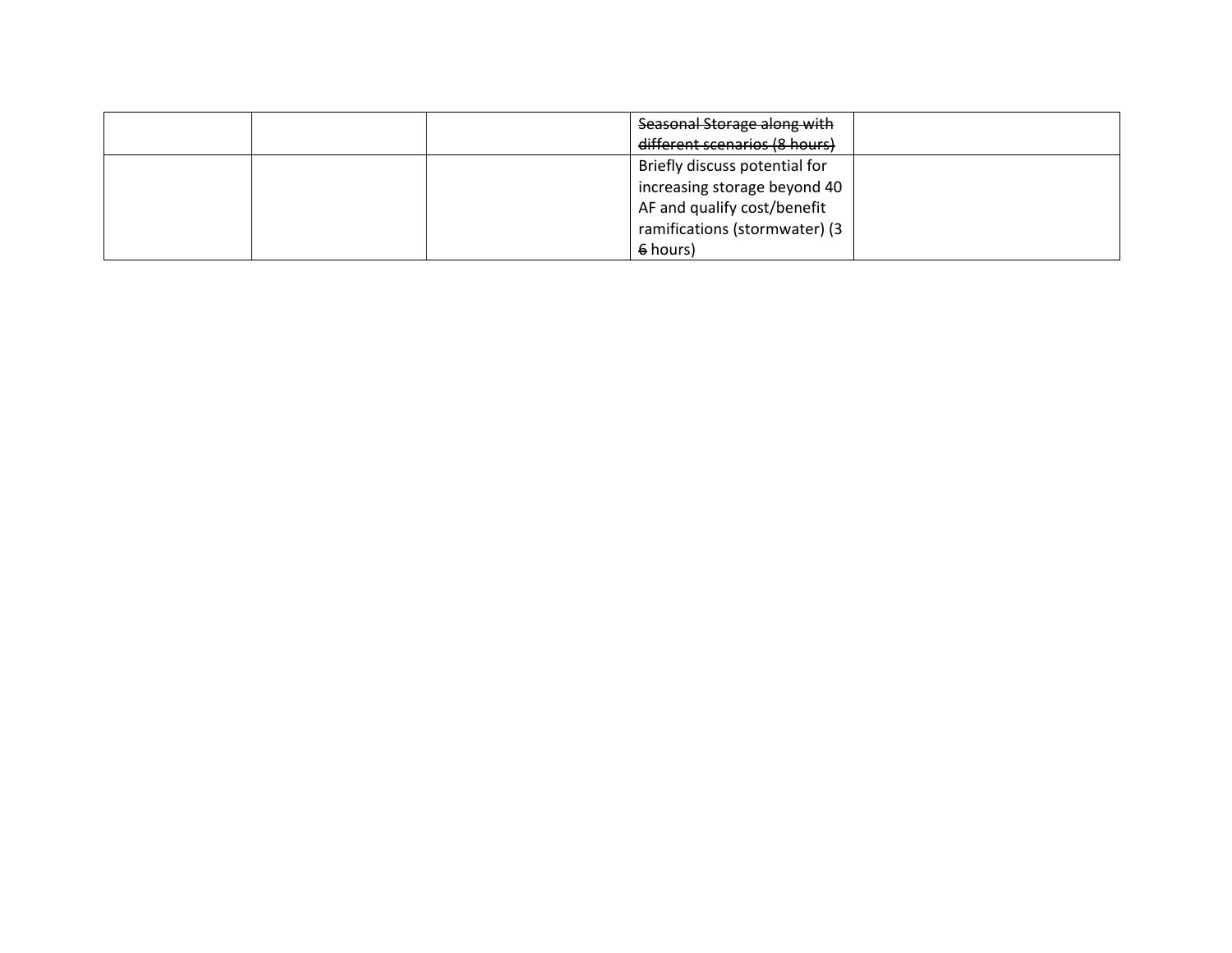## **MEMORANDUM**

| Date:    | March 31, 2016                                       |
|----------|------------------------------------------------------|
| To:      | Improvements Committee                               |
| From:    | Paul Siebensohn, Director of Field Operations        |
| Subject: | Replacement HVAC System for Water Treatment Plant #1 |

#### **RECOMMENDED ACTION**

Approve proposal from Brower Mechanical, Inc., for replacement of the heating and air conditioning system at the Water Treatment Plant #1, in an amount not to exceed \$8,864. Funding to come from Water Replacement Reserves.

#### **BACKGROUND**

Two (2) months ago, as a result of loud noises coming from the Water Treatment Plant #1's existing heating and air conditioning system, staff called in a vendor to trouble shoot it. They said that the unit is at the typical age of replacement, over 15 years, and may fail within 6 minutes to 6 months. According to the U.S. Department of Energy, the average lifespan of a heat pump is between 10 to 15 years.

We sent out requests to several vendors for quotes to replace the system at prevailing wage. Two (2) vendors responded by visiting and inspecting the current unit and then providing a quote. The lowest cost was from Brower Mechanical Inc. The quote is attached and the cost includes tax.

This was not part of the Water Treatment Plant Expansion Project as it was not an issue at the time the project was put together and was proceeding.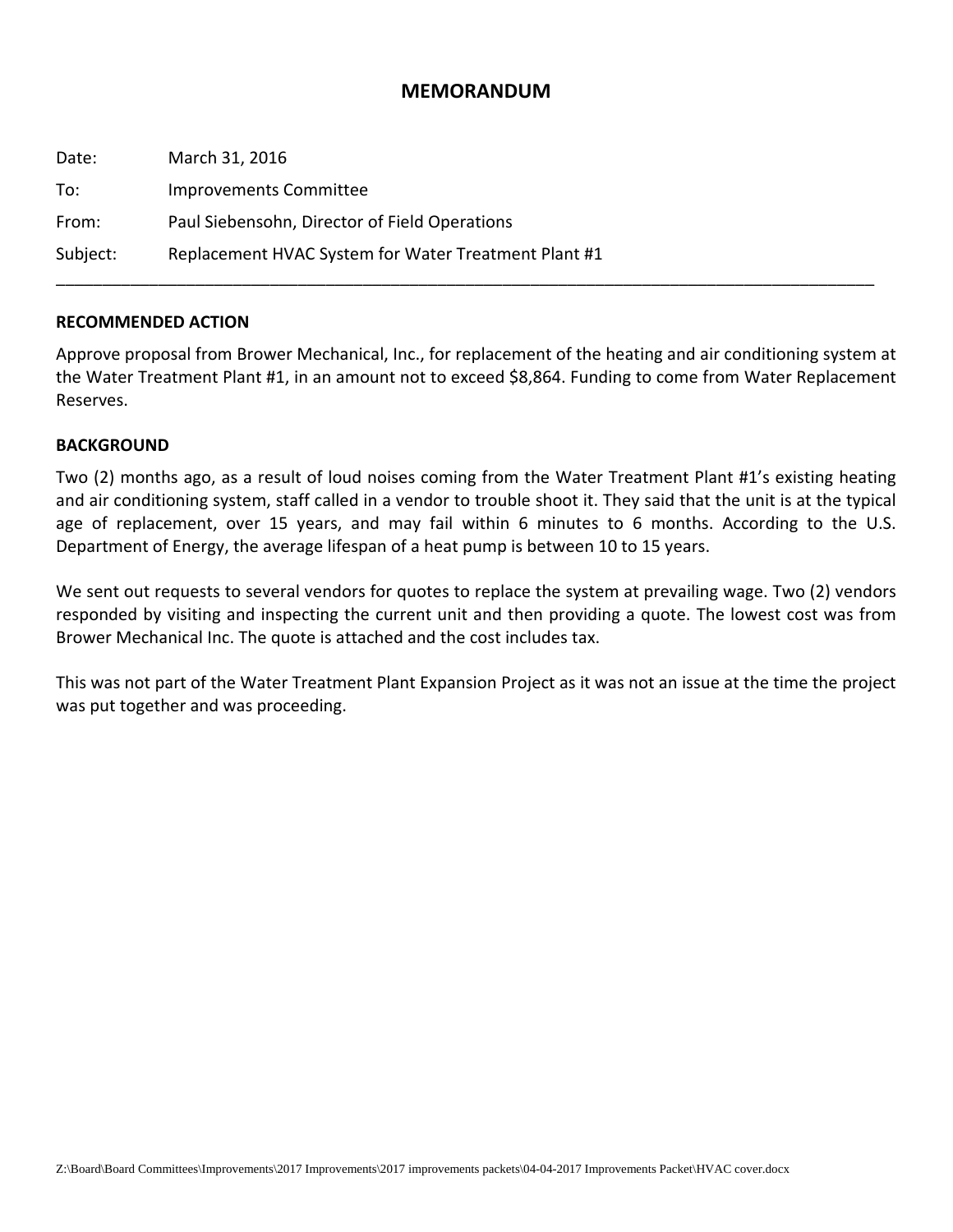# **BROWER MECHANICAL, INC.**

**HEAT AIR REFRIGERATION RESIDENTIAL COMMERCIAL INDUSTRIAL**

4060 Alvis Court • Rocklin CA 95677 916-624-0808 • 916-388-0808 • FAX 916-632-1114 License #686451

**Rancho Murietta CSD** March 24, 2017 **15160 Jackson Road Rancho Murietta, CA 95683**

Re: HVAC Replacement

Brower Mechanical, Inc. is pleased to present this proposal for the following equipment.

## **Scope of work:**

- Provide and install One (1) **Lennox 5-ton, Split system heat pump.**
- Provide and install One (1) Lennox 5-ton air handler.
- Provide and install One (1) 10kw auxiliary heater
- Provide and install One (1) Fusible Service Disconnect.
- Provide and install new Maximum Over-current Protection Fuses.
- Connect to the existing electrical wiring.
- Provide and install One (1) Title 24 thermostat.
- Connect to the existing ducting.
- Flush the existing refrigerant piping for new R-410A refrigerant.
- Evacuate the refrigerant piping.
- Charge the refrigerant piping to the manufacturer's specifications.
- Connect to existing condensate piping
- Provide crane for removal and installing new unit.
- Dispose of existing equipment.
- Clean work area to customer's satisfaction.
- Perform complete start-up of HVAC equipment.
- Provide labor at prevailing wage rates, during normal business hours, M-F, 7am to 4pm.

#### **Warranty:**

One (1) year parts and labor warranty, Five (5) year compressor warranty.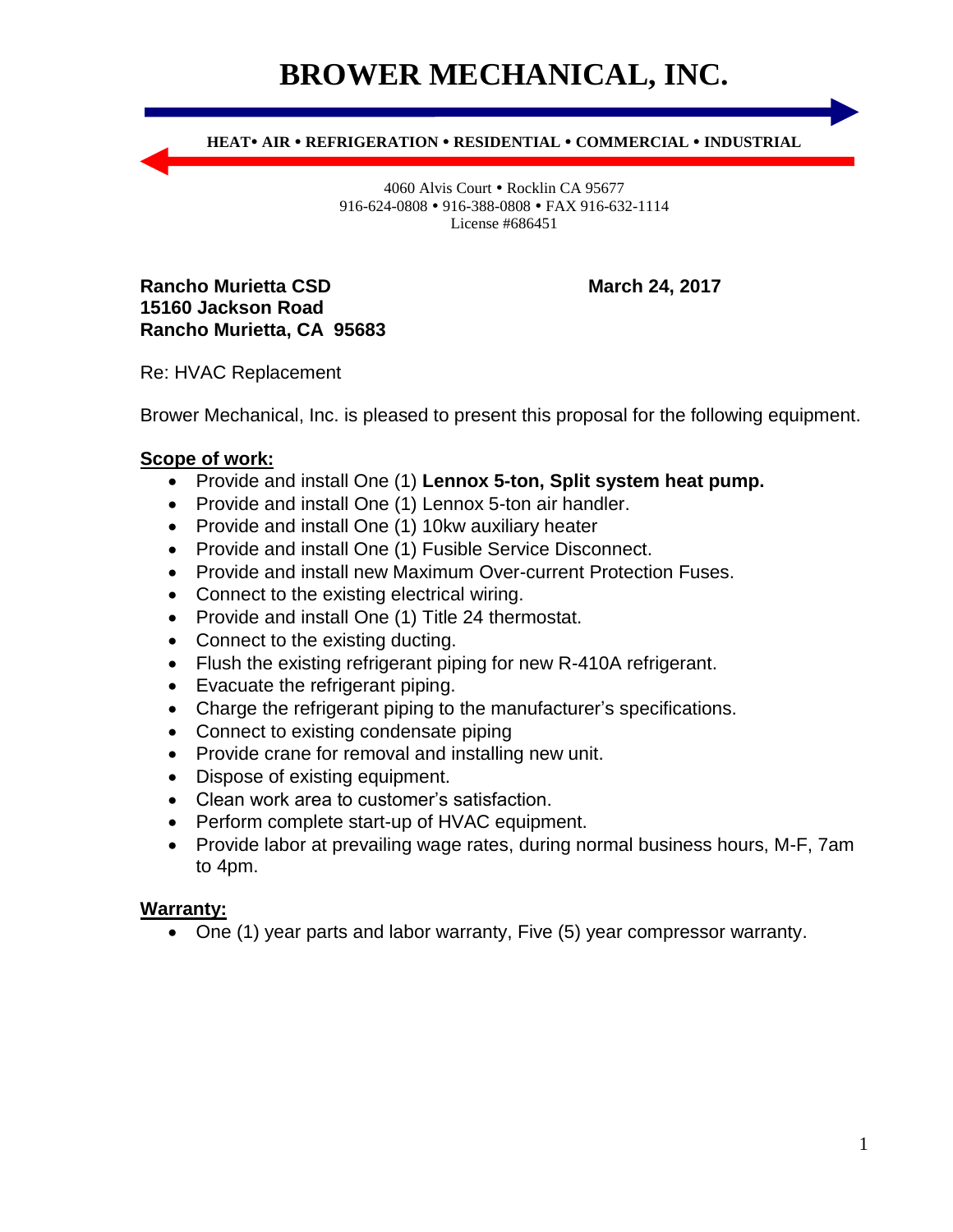# **BROWER MECHANICAL, INC.**

**HEAT AIR REFRIGERATION RESIDENTIAL COMMERCIAL INDUSTRIAL**

4060 Alvis Court • Rocklin CA 95677 916-624-0808 • 916-388-0808 • FAX 916-632-1114 License #686451

## **Services not included:**

- Any and all items not included in the scope
- Structural or electrical engineering or upgrades
- Connection to the Fire life Safety
- Economizer or outside air dampers
- Electrical panel upgrades
- Building Permits (by owner)
- Hazardous material abatement or disposal of
- Duct mounted smoke detector
- Additional Title 24 upgrades

### **Project Amount: \$ 8,864.00**

Payment Terms: Net 30 from the date of invoice.

Respectfully Submitted by,

Paul Boley

Accepted By:\_\_\_\_\_\_\_\_\_\_\_\_\_\_\_\_\_\_\_\_\_\_\_\_\_\_\_\_\_\_\_\_\_\_\_\_

Title:\_\_\_\_\_\_\_\_\_\_\_\_\_\_\_\_\_\_\_\_\_\_\_\_\_\_\_\_\_\_\_\_\_\_\_\_\_\_\_\_\_\_\_

Date: